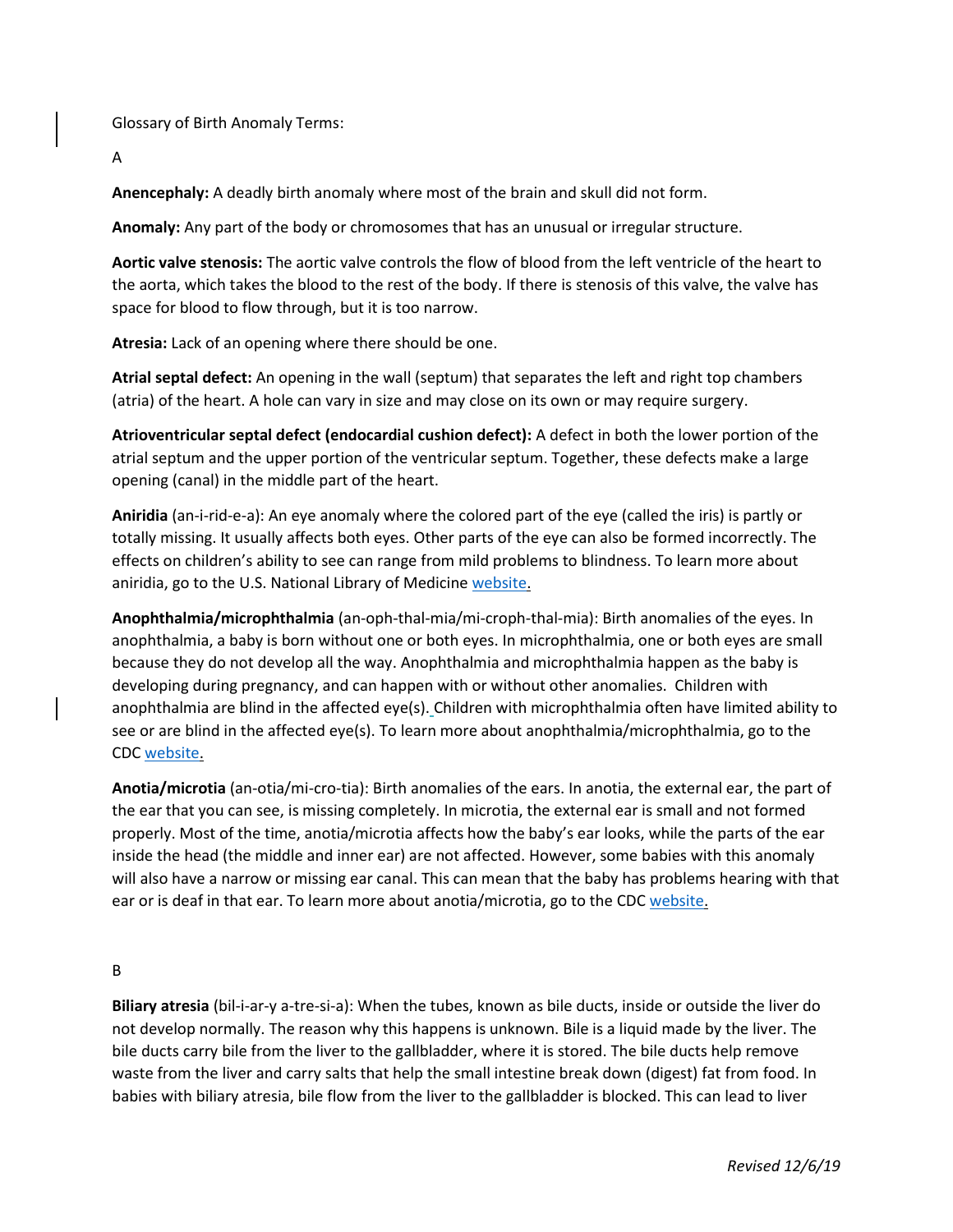damage and failure of the liver. To learn more about biliary atresia, go to the National Institute of Health's [website.](https://tinyurl.com/ybqejrbr)

**Bladder exstrophy** (blad-der ex-stro-phy): A birth anomaly of the bladder and the front bones of the pelvis. In most cases, the baby is born with the bladder outside of the body. Instead of being a normal balloon shape, the bladder can be in two halves that are inside-out. This makes the bladder unable to store urine (pee) made by the kidneys. The pubic bones at the front of the pelvis normally join to protect and support the bladder and the muscles of the outer belly wall. In children with bladder exstrophy, the pubic bones do not join, leaving a wide opening between the bones. The urethra, the tube from the bladder that allows urine to leave the body, also does not form properly. This means these babies also need their lower urinary tract and their external genitals repaired by surgery. For more information on bladder exstrophy, see the Children's Hospital of Philadelphia website: <http://www.chop.edu/conditions-diseases/bladder-exstrophy> .

**Birth anomaly:** A term that includes many conditions including physical malformations, sensory deficits, chromosomal abnormalities, metabolic defects, neurodevelopment disorders, and sometimes complications related to prematurity and low birth weight. Also known as a birth defect or congenital anomaly.

**Birth defect:** See Birth anomaly.

C

**Cataract:** An opacity (clouding) of the lens of the eye.

**Choanal atresia** (cho-a-nal a-tre-si-a): A narrowing or blockage of the air passage of the nose that is present at birth. The condition is the most common nose-related birth anomaly in newborn infants. Girls are born with this condition about twice as often as boys. More than half of babies with choanal atresia also have other congenital problems. Choanal atresia is most often diagnosed shortly after birth while the infant is still in the hospital. To learn more about Choanal atresia, go to the National Institute of Health's [website.](https://tinyurl.com/y7akxha7)

**Cloacal exstrophy** (clo-a-cal ex-stro-phy): Born with part of the large intestine outside of the body and with the two halves of the bladder out on either side of it. In males, the penis is either flat and short or sometimes split. In females, the clitoris is separated into a right half and left half. The intestine may be short and the anus, where normally poop passes out of the body, may not have an opening. With this condition there are often other birth defects, like spina bifida. To learn more about cloacal exstrophy, see the [Children's Hospital of Philadelphia](http://www.chop.edu/conditions-diseases/cloacal-exstrophy) website.

**Chromosome:** A threadlike structure found in the nucleus of most living cells that carries genetic information in the form of genes.

**Cloaca:** A common chamber into which the intestine and urogenital tracts discharge in early development of the human embryo. In normal development, the common chamber changes into separate areas for the intestinal, genital, and urinary tracts.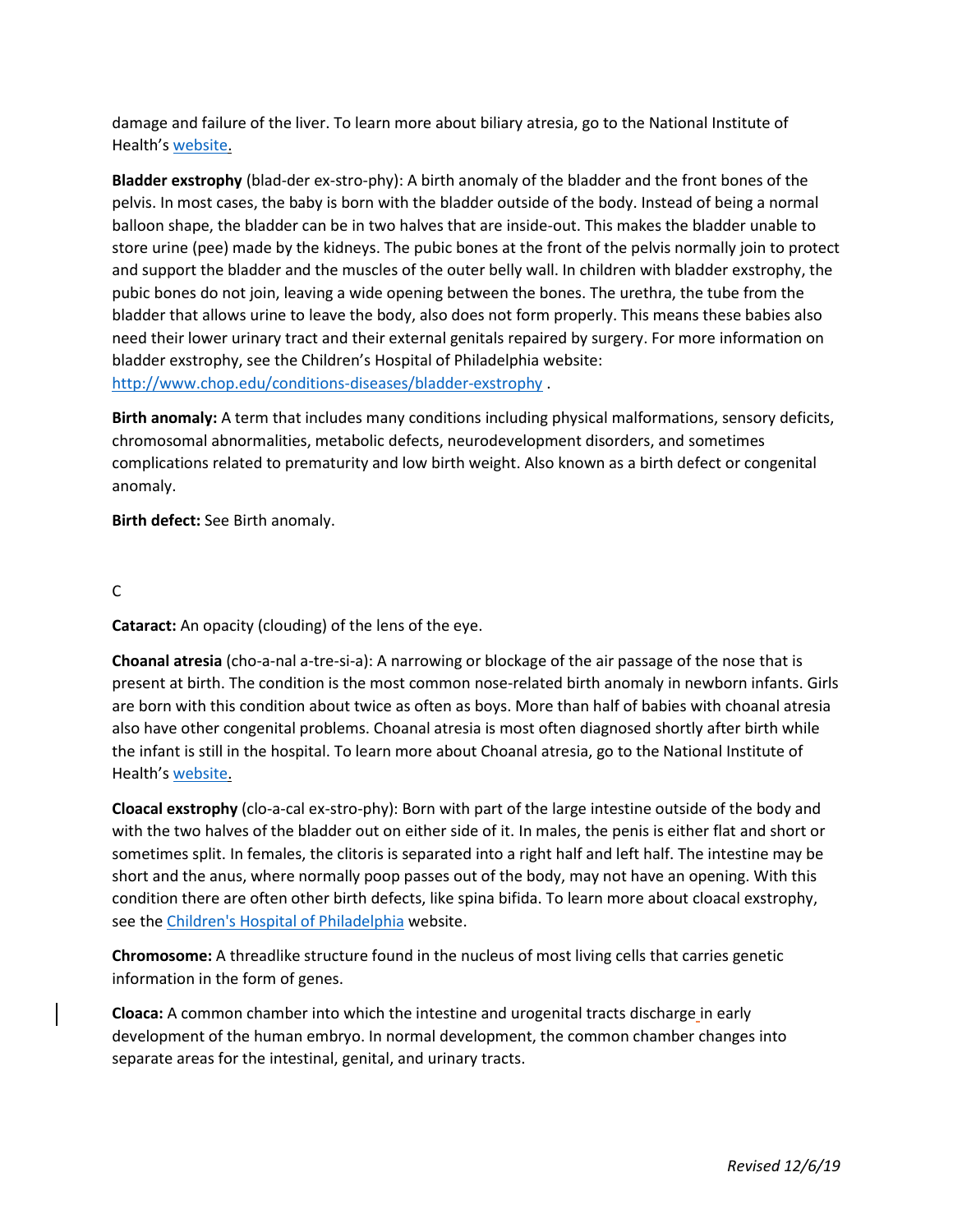**Cloacal exstrophy:** Congenital persistence of a common cloacal cavity into which gut, urethra, and reproductive tracts open with exstrophy of the cavity.

**Clubfoot (Talipes equinovarus):** A congenitally misshapen foot twisted out of position.

**Coarctation:** A stricture or narrowing especially of a blood vessel (such as the aorta)

**Coarctation of the aorta:** A congenital heart defect where a part of the aorta, the tube that carries oxygen-rich blood from the heart to the body, is narrower than usual.

**Common truncus (truncus arteriosus):** A rare congenital heart defect (the baby is born with it) in which a single shared tube for carrying blood comes out of the heart, instead of the usual two separate ones.

**Common ventricle (single ventricle):** See Single ventricle.

**Congenital:** Present at birth.

**Congenital cataract** (con-gen-i-tal cat-a-ract): When a baby is born with a clouded lens of one or both eyes. The lens of the eye normally should be clear. When there is a cataract, light that comes into the eye cannot shine well enough through the lens to be focused at the back of the eye, which is needed for clear sight. Cataracts in adults are common, and people often live with them for many years before getting repair. However, in infants, surgical repair as early as possible is critical to make sure that the vision centers of the brain develop normally. Congenital cataract is rare and often occurs as part of other birth anomalies. For more information on congenital cataracts, go to the National Institute of Health [website.](https://tinyurl.com/ycvjt3qf)

**Congenital hearing loss:** A partial or full deafness present at birth. It can affect one or both ears. Congenital hearing loss can be due to one or more parts of the outer or middle ear not having formed normally, or due to the nerves of the inner ear not having formed or not working properly. Congenital hearing loss can be caused by genes and hereditary (runs in the family) or by other factors present either while the baby is growing in the womb or at the time of birth.

For more information about congenital hearing loss, visit the American Speech-Language-Hearing Association's [website.](https://tinyurl.com/y7rhypsu)

**Congenital posterior urethral valves:** A birth anomaly of the urethra in boys. The urethra is the tube that connects the bladder, which stores urine, or pee, to the tip of the penis. Urethral valves are small flaps on the inside of the urethra. In this condition, the valves partly block the tube, and urine can't flow normally from the bladder. The urine backs up and can damage all the urinary tract organs including the urethra, bladder, ureters, and kidneys. To learn more about congenital posterior urethral valves, please visit the Stanford Children's Hospital [website.](https://tinyurl.com/y7rkyptq)

**Craniosynostosis**: Craniosynostosis is a birth defect in which the bones in a baby's skull join too early. This happens before the baby's brain is fully formed. As the baby's brain grows, the skull can become more misshapen. To learn more about Craniosynostosis, go to the CDC [website.](https://tinyurl.com/ycdlw5xk) <https://www.cdc.gov/ncbddd/birthdefects/craniosynostosis.html>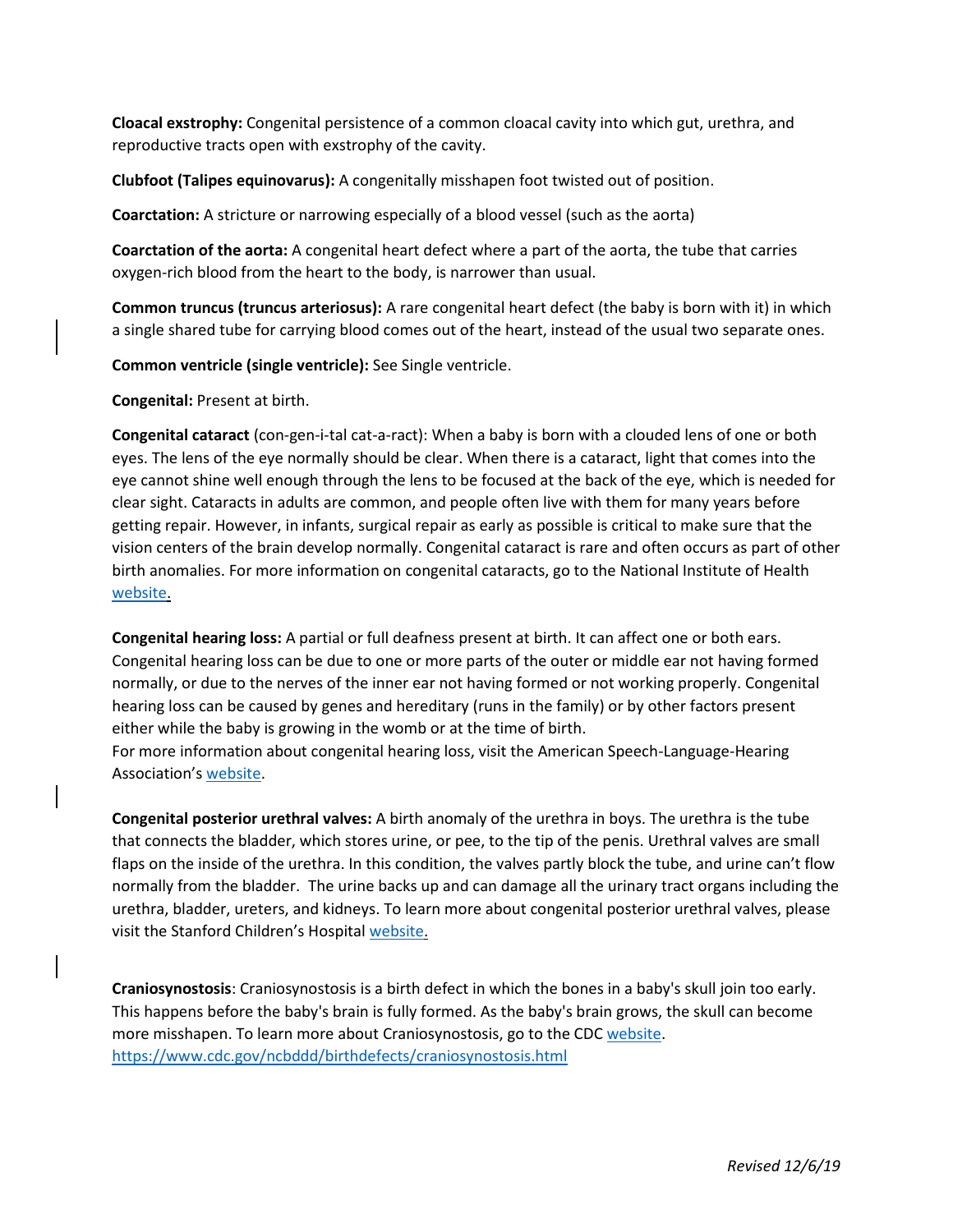#### D

**Deletion 22q11 (22q deletion syndrome):** A birth anomaly that happens when a small piece of chromosome 22 is missing. The genes of the human body, which are the instruction set of how the body is built, come in 26 pairs of chromosomes. 22q deletion syndrome ("deletion" means "missing") can affect almost any part of the body and how it works. Many children with 22q deletion syndrome have developmental delays, including slow physical growth, a hard time learning to speak well, and learning disabilities. For more information about 22q deletion, go to the U.S. National Library of Medicine [website.](https://tinyurl.com/ya7w5opx)

**Diaphragmatic hernia** (di-aphrag-matic h-er-nia): A birth anomaly where there is a hole in the diaphragm (the large muscle that separates the chest from the abdomen). Organs in the abdomen (such as intestines, stomach, and liver) can move through the hole in the diaphragm and upwards into a baby's chest. When an organ pushes through the hole, it is called a hernia. A diaphragmatic hernia can prevent the baby's lungs from developing completely. This causes breathing difficulties for the baby at birth. To learn more about Diaphragmatic hernia, go to the CD[C website.](https://tinyurl.com/ycdlw5xk)

**Double Outlet Right Ventricle (DORV):** A rare congenital heart defect (the baby is born with it) involving the "great arteries" (the aorta and the pulmonary artery). In a normal heart, the aorta exits from the left ventricle and pumps blood to the body, while the pulmonary artery exits from the right ventricle and pumps blood to the lungs (where it picks up oxygen). In DORV, the aorta and the pulmonary artery both come out of the right ventricle. Children with DORV also have a ventricular septal defect. For more information on DORV, visit the Boston Children's Hospital website tinyurl.com/y9ruxllb.

**Down syndrome:** A genetic disorder. It is also called trisomy 21. People who have Down syndrome have learning difficulties, intellectual impairment, a characteristic facial appearance, and poor muscle tone in infancy. A child with Down syndrome may have heart anomalies and problems with vision and hearing. How severe or mild these problems is different for each child.

### E

**Early Hearing Detection and Intervention (EHDI):** An Oregon state program that assures all Oregon newborns receive a hearing screening by one month of age. Infants who are referred to newborn screening receive a diagnostic evaluation by three months of age. Infants diagnosed with loss are enrolled into early intervention services by six months of age. For more information, go to the **EHDI** [website.](https://www.oregon.gov/oha/PH/HEALTHYPEOPLEFAMILIES/Babies/HealthScreening/HearingScreening/Pages/index.aspx)

**Ebstein anomaly:** A birth anomaly of the heart's tricuspid valve. The tricuspid valve separates the right upper chamber (the right atrium) and the right lower chamber (the right ventricle) of the heart. In a normal heart, the tricuspid valve closes all the way when the right ventricle squeezes to push blood to the lungs. Being closed keeps the blood from going backward. With Ebstein's anomaly of the tricuspid valve, some blood "leaks" back into the right atrium because the valve doesn't close completely. The atrium can start getting too big because of the extra volume of blood. Some children with Ebstein's anomaly of the tricuspid valve also have an atrial septal defect (ASD), a hole in the wall between the two upper chambers of the heart, or other heart defects.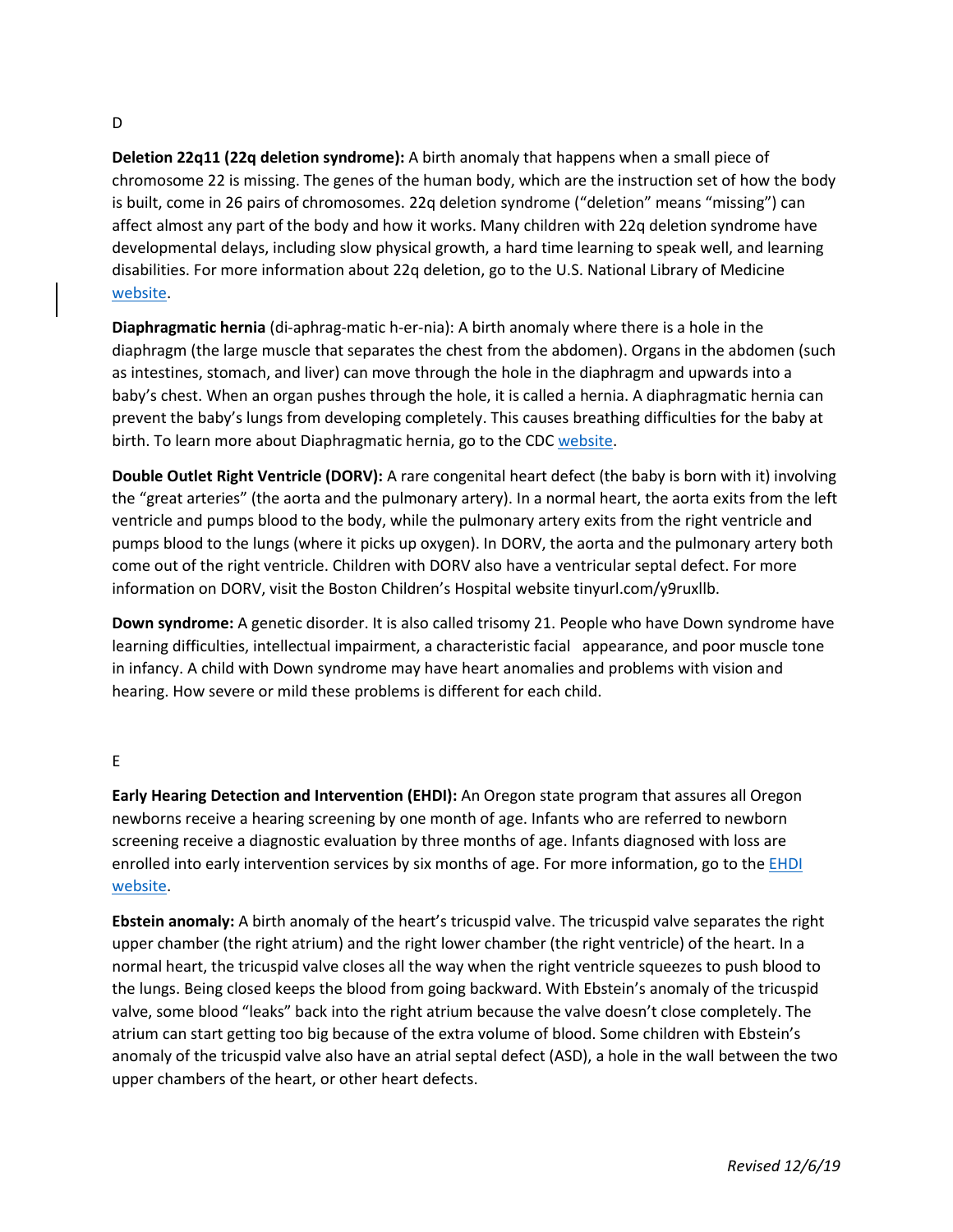**Edwards syndrome:** A chromosomal disorder in which there is an extra chromosome 18, that is usually deadly within 2-3 years. It is characterized by intellectual disability, abnormal skull shape, low set and malformed ears, small lower jaw, heart anomalies, short sternum, hernias of the diaphragm or the groin, and other anomalies.

**Encephalocele** (en-sef-a-lo-seal): A rare type of birth anomaly that happens very early in pregnancy. The neural tube, which ends up forming the baby's brain and spinal cord, starts as a group of special cells that make a "C" shape. Normally, this C-shape of special cells then closes to make a long tube during the third and fourth weeks of pregnancy. Encephalocele happens when the neural tube does not close completely. When this happens part of the brain and the membranes that cover it stick out through an opening in the baby's skull. This usually happens at the back or top of the head or between the forehead and the nose. To learn more about Encephalocele, go to the CDC [website.](https://tinyurl.com/y9cv3huy)

**Esophageal atresia/tracheoesophageal fistula (EA/TEF)** (e-soph-a-ge-al a-tre-si-a/tra-che-o-e-soph-age-al fis-tu-la): A birth anomaly of the swallowing tube (esophagus) that connects the mouth to the stomach. In a baby with EA, the esophagus has two separate sections—the upper and lower esophagus—that do not connect. A baby with this birth anomaly is unable to pass food from the mouth to the stomach, and sometimes has difficulty breathing. EA often occurs with TEF, a birth anomaly in which part of the esophagus is connected to the windpipe (trachea). The trachea is the tube that connects the mouth and nose to the lungs. To learn more about EA/TEF, go to the CDC [website.](https://tinyurl.com/yd87aqjk)

**Endocardial cushion defect:** A variety of septal defects (malformations of the walls separating the two atria and two ventricles of the heart) resulting from imperfect fusion of the endocardial cushions in the embryonic heart.

**Epispadias:** A congenital defect in boys in which the outlet of the urethra (urinary tract) opens at the top of the penis instead of at the tip. There may also be abnormal urinary sphincters, which results in incontinence.

F

**Folic acid:** One of the B vitamins especially important for a woman to take before conceiving a baby to help prevent neural tube defects. It is obtained from fortified food or from a multivitamin containing at least 400 micrograms each day. It is also found in natural sources including liver, beans, and leafy green vegetables. While folate and folic acid are both forms of water-soluble B vitamins, folic acid refers to the man-made vitamin used in vitamin supplements, whereas folate is the form found in foods.

### G

**Gastroschisis** (gas-troh-skee-sis): A birth anomaly of the abdominal (belly) wall. There is a hole in the muscle and skin next to the belly button. The baby's intestines come out through this hole. The hole can be small or large and other organs, such as the stomach and liver, can also be found outside of the baby's body. Gastroschisis occurs early during pregnancy when the muscles that make up the baby's abdominal wall do not form correctly. To learn more about Gastroschisis, go to the CDC [website.](https://tinyurl.com/lfb7rm8)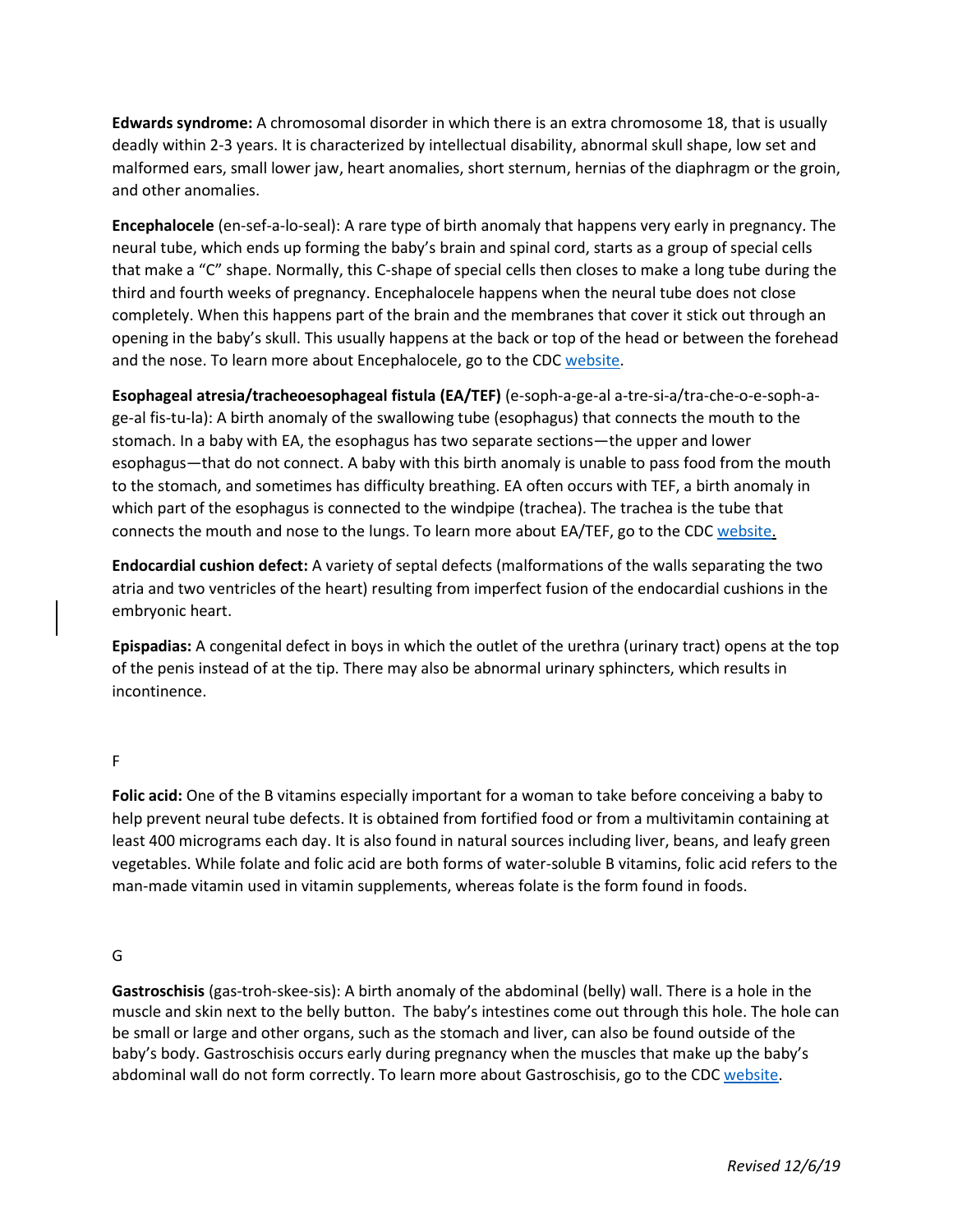**Genetic:** Relating to genes or heredity. Some health conditions may be caused by genes or inherited.

H

**Hernia:** When part of an organ inside the body sticks out through connective tissue or through a wall of the body.

**Holoprosencephaly (HPE)** (hol-o-pros-en-ceph-a-ly): A birth anomaly in which the developing brain in very early pregnancy doesn't separate normally into separate left and right halves. This condition can also affect development of the head and face. Holoprosencephaly signs can include intellectual disability and problems with the brain's pituitary gland, which is a master control system for many hormones in the body. Holoprosencephaly can be caused by problems with genes, exposure of the mother to certain substances during pregnancy, or the cause can be unknown.

**Hypoplasia:** See Renal agenesis.

**Hypoplastic left heart syndrome (HLHS):** A congenital heart condition where the left side of the heart, which normally pumps oxygen-rich blood to the whole body, is very underdeveloped.

**Hypospadias:** A birth anomaly in boys where the tube that drains urine from the bladder to exit the body, called the urethra, opens on the underside of the penis instead of at the tip. With hypospadias, the opening of the urethra may be located anywhere along the underside of the penis. This can be treated by surgery. When hypospadias is not treated, it can result in problems learning to use the toilet, urine spraying when using the toilet, and a curved penis during erection. More severe forms of hypospadias can interfere with sexual intercourse later in life. In most cases, the exact cause of hypospadias is unknown. Sometimes hypospadias runs in families, but environment also may play a role.

I

**Interrupted aortic arch:** A rare congenital heart defect (the baby is born with it) that happens when a baby's aorta, the main blood vessel (tube) coming out of the heart to carry oxygen-rich blood to the whole body, doesn't develop correctly. In interrupted aortic arch, the part of the aorta that directs oxygen-rich blood to the lower part of the body does not connect to the heart.

J

K

L

**Limb deficiencies:** Also called reduction deformities. These include any partial or complete absence of the upper arm, thigh, lower arm, lower leg, wrist, ankle, hand, foot, fingers, or toes.

M

**Major anomaly:** A congenital abnormality that requires medical or surgical treatment, has a serious adverse effect on health and development, or has significant cosmetic impact.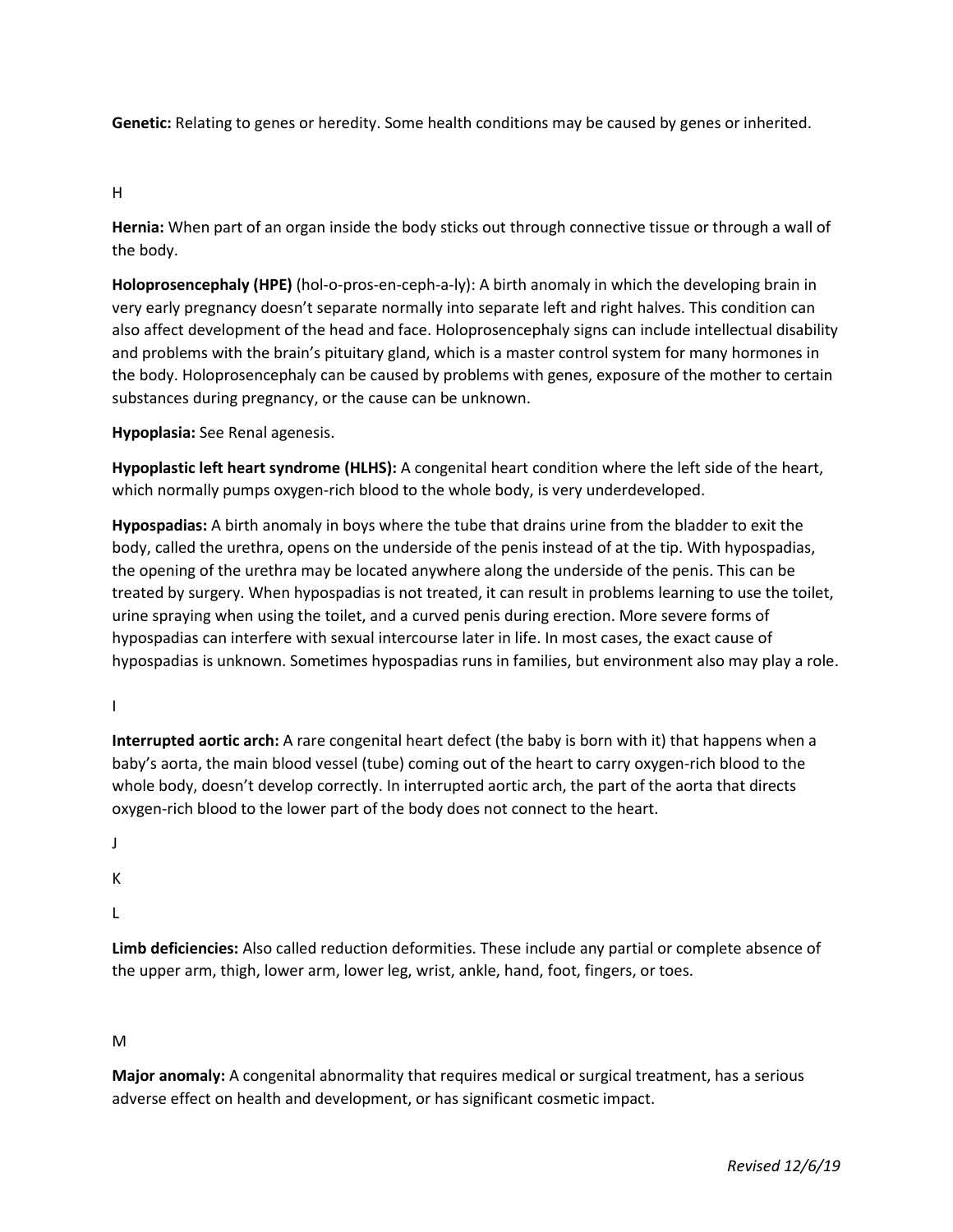**Microcephaly:** The congenital smallness of the head, corresponding with smallness of the brain.

**Microphthalmia/Anophthalmia** (mi-croph-thal-mia / an-oph-thal-mia)**:** See Anophthalmia/microphthalmia.

**Microtia/anotia** (mi-cro-tia an-otia): See Anotia/microtia

**Minor anomaly:** A congenital abnormality that does not require medical or surgical treatment, does not seriously affect health and development, and does not have a significant cosmetic impact.

**Multiple anomalies:** Two or more defects affecting an infant and occurring in different organ-systems or body sites, that are not part of a known embryological sequence or syndrome, and do not have a common primary defect.

## N

**Neural Tube:** In an embryo, the hollow tube from which the brain and spinal cord form.

**Neural tube defect:** The failure of the neural tube to close in the first month of pregnancy. Anomalies in this category include anencephaly, spina bifida, and encephalocele.

**Normal variant:** A minor anomaly that occurs in approximately 4% or more of the population.

# O

**Obstructive genitourinary defect:** Stenosis or atresia of the urinary tract at any level.

**Omphalocele** (uhm-fa-lo-seal): A birth anomaly of the abdominal (belly) wall. The infant's intestines, liver, or other organs stick outside of the belly through the belly button. These organs are covered in a thin, clear sac. Normally, as a baby develops during 6-10 weeks of pregnancy, the intestines get longer and push out from the belly into the umbilical cord. By the eleventh week of pregnancy, the intestines normally go back into the belly. However, if this does not happen, an omphalocele occurs. The omphalocele can be small, with only some of the intestines outside of the belly, or it can be large, with many organs outside of the belly. For more information about Omphalocele, go to the CDC [website.](https://tinyurl.com/k5dwrcz)

### P

**Patau syndrome:** A chromosomal disorder with an extra copy of chromosome 13. It is usually deadly by 2 years of age. It is characterized by intellectual impairment, malformed ears, cleft lip or palate, small eyes, small jaw, extra fingers, and heart, kidney, and other anomalies.

**Patent ductus arteriosus:** An opening that connects the two major blood vessels leading out from the heart. The opening, called the ductus arteriosus, is a normal part of a baby's circulatory system before birth that usually closes shortly after birth.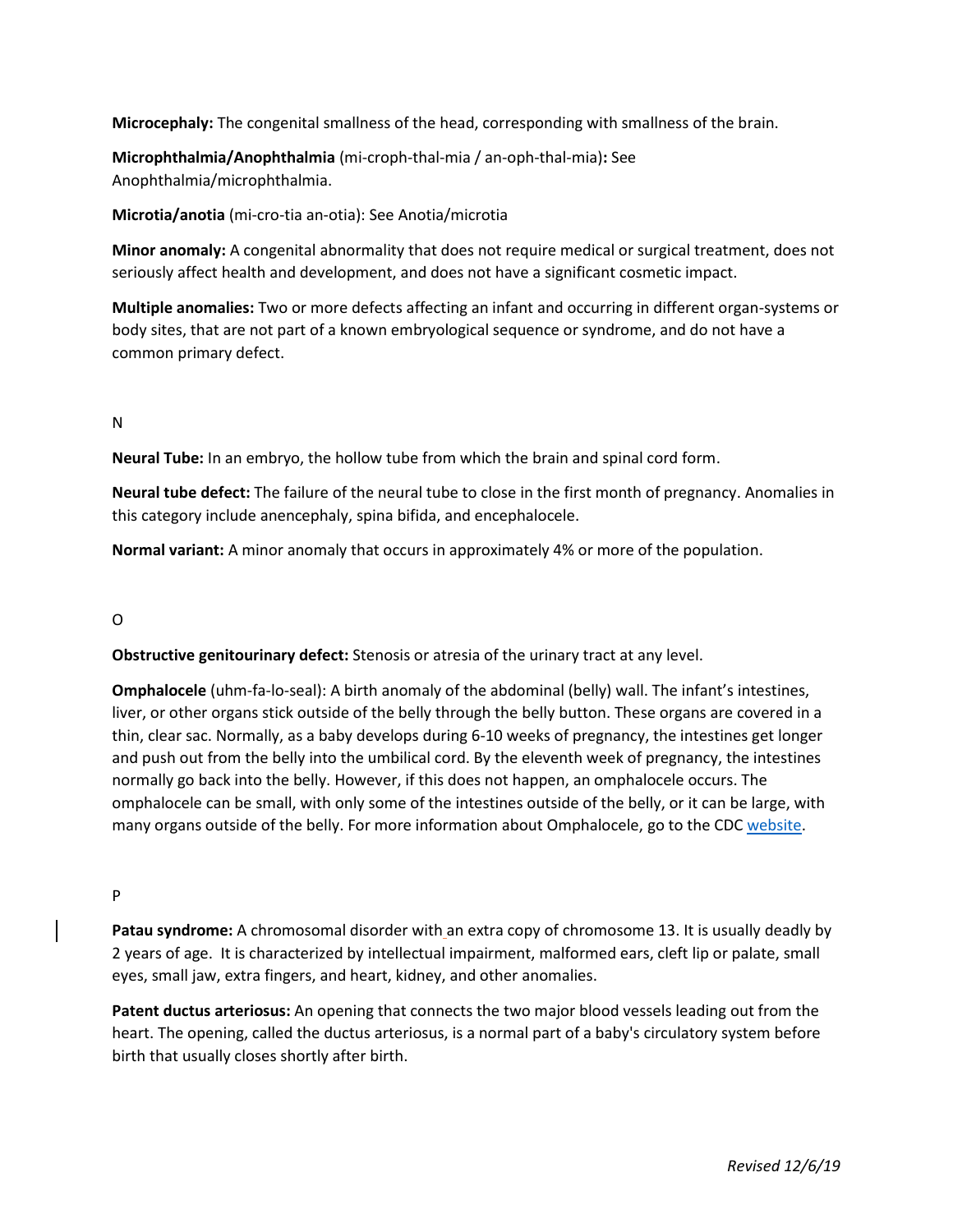**Pulmonary valve atresia:** A rare congenital heart defect where the valve that controls blood flow from the heart to the lungs doesn't form at all. In babies with this defect, blood has trouble flowing to the lungs to pick up oxygen for the body. This condition may be diagnosed during pregnancy or soon after a baby is born.

Q

R

**Rectal and large intestinal atresia:** A group of rare birth anomalies of the lower intestines in which they are narrowed, blocked, or disconnected. If they are "rectal", that means it occurs in the anus, from which poop passes out of the body. If they are "large intestinal", that means it occurs in the large bowel, which is the structure in which poop is formed before passing through the anus. "Atresia" means that part of the rectum or large intestine did not form at all. To learn more about rectal and large intestinal atresia, please visit the Minnesota Department of Health [website.](https://tinyurl.com/y9ljkhtk)

**Rectal and large intestinal stenosis:** A group of rare birth anomalies of the lower intestines in which they are narrowed, blocked, or disconnected. If they are "rectal", that means it occurs in the anus, from which poop passes out of the body. If they are "large intestinal", that means it occurs in the large bowel, which is the structure in which poop is formed before passing through the anus. "Stenosis" means that the part is too narrow. These conditions are sometimes detected before birth. To learn more about rectal and large intestinal stenosis, please visit the Minnesota Department of Health [website.](https://tinyurl.com/y9ljkhtk)

**Reduction deformities of the brain:** A birth anomaly in which a portion of the brain does not develop.

**Renal agenesis:** A birth anomaly in which one or both kidneys did not form or formed incompletely.

**Reportable disease:** A health condition or diagnosis that is required to be reported to a public health agency due to its public health significance. Birth anomalies are not reportable in Oregon.

S

**Single ventricle (common ventricle):** Single ventricle anomalies of the heart occur when one of the two pumping chambers in the heart, called ventricles, isn't large enough or strong enough to work correctly. In some cases, the chamber might be missing a valve. There are several types of single ventricle defects, and each has a unique name.

**Small intestinal atresia/stenosis**: A birth anomaly in which the small intestine, the digesting tube after the stomach, is narrowed, blocked, or disconnected. "Atresia" means that part of the small intestine did not form at all. "Stenosis" means that part of the small intestine is too narrow. This anomaly prevents the baby from absorbing nutrition properly. They are often called "bowel obstructions." To learn more about small intestinal atresia/stenosis, please visit the Stanford Health [website.](https://tinyurl.com/yczrkhqf)

**Small intestinal stenosis:** See Small intestinal atresia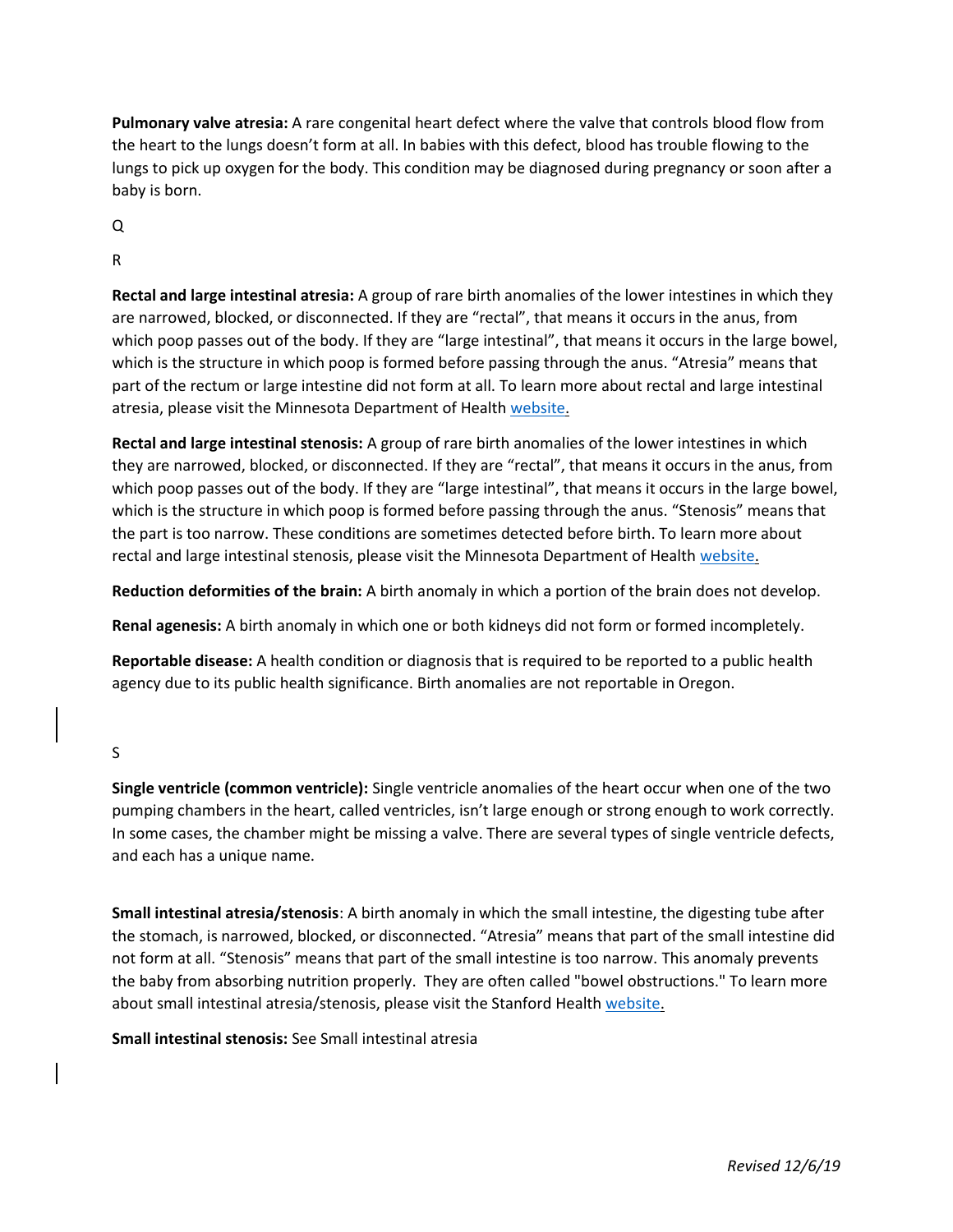**Spina bifida**: A condition in which the neural tube, a layer of cells that ultimately develops into the brain and spinal cord, fails to close completely. The spinal cord is the bundle of nerves that come down from the brain to control and to send signals back from the entire body. Spina bifida can occur anywhere on the back from the upper neck to the tailbone area. As a result, when the spine forms, the bones of the spinal column do not close completely around the developing nerves of the spinal cord. The effect on the child depends upon if the spinal cord itself is formed correctly. It also depends upon where the spina bifida opening is on the neck or back, how long it is, and whether all or only some of the layers have an opening. For more information about spina bifida, see tinyurl.com/ya4eowbo.

**Surveillance:** In public health, surveillance is the tracking of information on health issues in the population.

**Syndrome:** A grouping or pattern of abnormalities which, when found together, form a specific diagnosis.

#### T

**Talipes equinovarus:** See Clubfoot.

**Tests**: A medical test is a kind of [medical procedure](https://en.wikipedia.org/wiki/Medical_procedure) performed to find, [diagnose,](https://en.wikipedia.org/wiki/Medical_diagnosis) or keep track of a disease, see what the disease is doing in the body, find out if a person might be able to get a certain disease, and figure out how best to treat it.

**Tetralogy of Fallot**: A rare congenital heart defect that affects normal blood flow through the heart. It causes the amount of oxygen in the blood to be reduced. Tetralogy of Fallot is considered a critical congenital heart defect, as most babies need surgery or other procedures soon after birth.

**Total anomalous pulmonary venous return (TAPVR):** A rare congenital heart defect in which oxygenrich blood does not return from the lungs to the left atrium. Instead, the oxygen-rich blood returns to the right side of the heart. This causes the baby to get less oxygen than is needed to the body.

**Tracheoesophageal fistula**: See Esophageal atresia.

**Transposition of the great arteries (TGA)**: A rare congenital heart defect in which the two main arteries carrying blood out of the heart are switched in position. Babies with TGA may need surgery or other procedures soon after birth.

**Transposition of the great vessels:** See Transposition of the great arteries.

**Tricuspid valve atresia**: A rare congenital heart anomaly where the valve that controls blood flow from the right upper chamber of the heart to the right lower chamber of the heart doesn't form at all. In babies with this anomaly, blood can't flow correctly through the heart and to the rest of the body.

**Tricuspid valve stenosis**: A rare congenital heart anomaly where the valve that controls blood flow from the right upper chamber of the heart to the right lower chamber of the heart doesn't form correctly and has a very narrow opening. In babies with this anomaly, blood can't flow correctly through the heart and to the rest of the body.